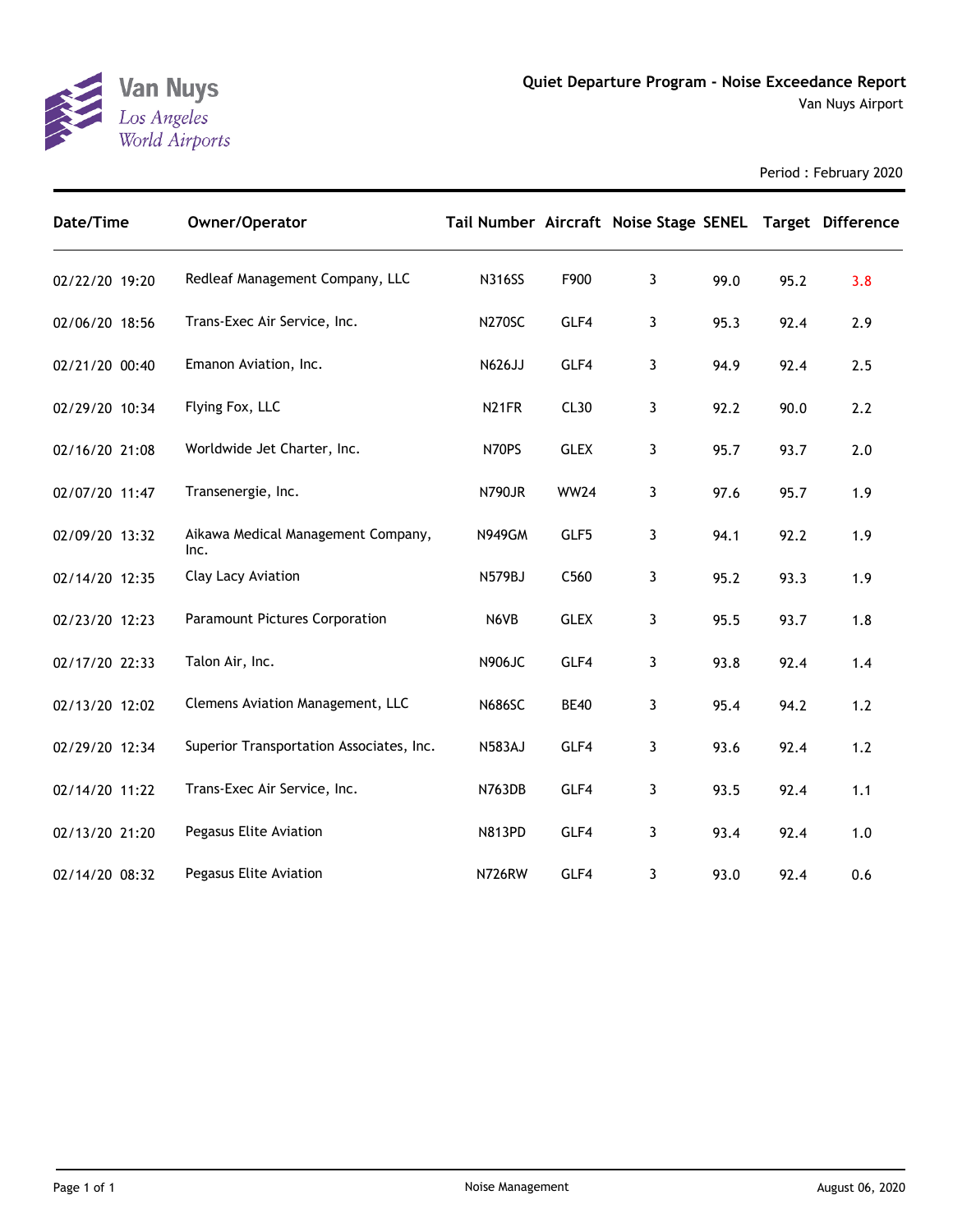

Period : February 2020

| Owner/Operator                           | <b>Departures Exceeding</b><br><b>Target Noise Level</b> | <b>Total Southbound</b><br><b>Jet Departures</b> |
|------------------------------------------|----------------------------------------------------------|--------------------------------------------------|
| Trans-Exec Air Service, Inc.             | 2                                                        | 13                                               |
| Pegasus Elite Aviation                   | $\overline{2}$                                           | 26                                               |
| Aikawa Medical Management Company, Inc.  | $\mathbf{1}$                                             | 1                                                |
| Clemens Aviation Management, LLC         | 1                                                        |                                                  |
| Redleaf Management Company, LLC          |                                                          |                                                  |
| Transenergie, Inc.                       |                                                          |                                                  |
| Emanon Aviation, Inc.                    |                                                          | 2                                                |
| Flying Fox, LLC                          |                                                          | 2                                                |
| <b>Paramount Pictures Corporation</b>    |                                                          | 2                                                |
| Superior Transportation Associates, Inc. |                                                          | 5                                                |
| Talon Air, Inc.                          |                                                          | 11                                               |
| Worldwide Jet Charter, Inc.              | 1                                                        | 37                                               |
| Clay Lacy Aviation                       | 1                                                        | 131                                              |
| 24/7 SERVICE CORP                        | 0                                                        | $\mathbf{1}$                                     |
| 3B Air, LLC                              | 0                                                        |                                                  |
| 477 Aviation, LLC                        | 0                                                        |                                                  |
| ACASS Canada, Ltd.                       | 0                                                        |                                                  |
| ACM Aviation Services, Inc.              | 0                                                        |                                                  |
| ACP Jet Charters, Inc.                   | 0                                                        |                                                  |
| AIR HAMMER LLC                           | 0                                                        |                                                  |
| Aircraft Services Group Inc              | 0                                                        |                                                  |
| Airlec Air Espace                        | 0                                                        |                                                  |
| AirSprint                                | 0                                                        |                                                  |
| Alexander Aviation, LLC                  | 0                                                        |                                                  |
| Allen Lund Company, Inc.                 | 0                                                        |                                                  |
| Alpha Star Aviation Services             | 0                                                        |                                                  |
| ALSET HOLDING CO LLC                     | 0                                                        |                                                  |
| Altria Client Services Inc               | 0                                                        |                                                  |
| Anderson Air, Ltd.                       | 0                                                        |                                                  |
| <b>AOSky Corporation</b>                 | 0                                                        |                                                  |
| AS AVIATION HOLDINGS LLC                 | 0                                                        |                                                  |
| Aurora, LLC                              | 0                                                        |                                                  |
| Avalon Capital Group, LLC                | 0                                                        |                                                  |
| Avcenter, Inc.                           | 0                                                        |                                                  |
| Aviation Dynamix, Inc.                   | 0                                                        |                                                  |
| <b>Aviation Link Company</b>             | 0                                                        |                                                  |
| B & G Leasing, LLC                       | 0                                                        |                                                  |
| BAE Systems, Inc.                        | 0                                                        |                                                  |
| <b>BAM Aviation, LLC</b>                 | 0                                                        |                                                  |
| Bank of America, N.A.                    | 0                                                        |                                                  |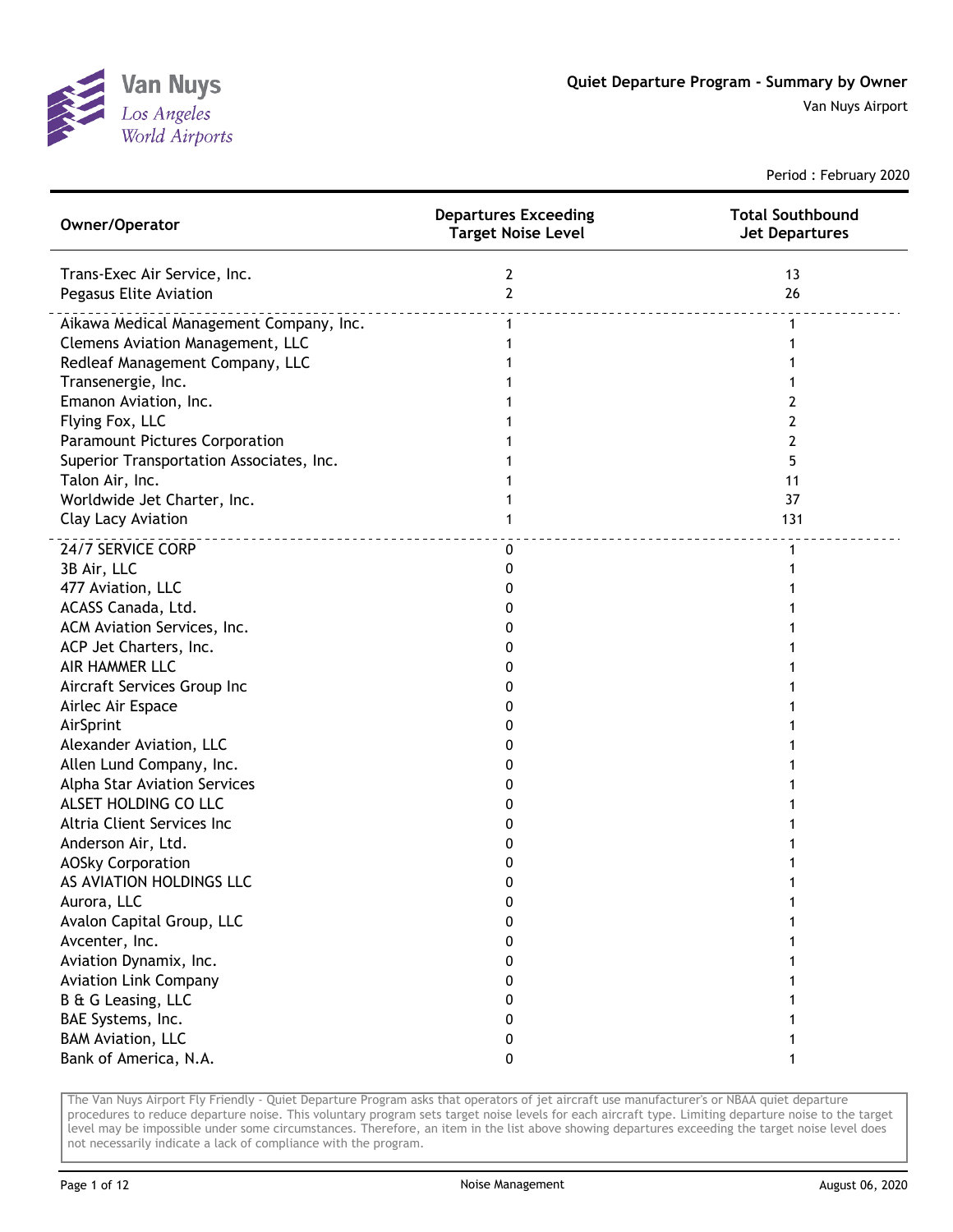

Period : February 2020

| Owner/Operator                            | <b>Departures Exceeding</b><br><b>Target Noise Level</b> | <b>Total Southbound</b><br><b>Jet Departures</b> |
|-------------------------------------------|----------------------------------------------------------|--------------------------------------------------|
| <b>Bannert Air</b>                        | 0                                                        |                                                  |
| <b>Barkley Services, LLC</b>              | 0                                                        |                                                  |
| <b>BARNARD AVIATION LLC</b>               | 0                                                        |                                                  |
| Bay Equipment Corp.                       | 0                                                        |                                                  |
| <b>BLACK FOREST LENDING - TL LLC</b>      | 0                                                        |                                                  |
| Blanca Paloma, LLC                        | 0                                                        |                                                  |
| Blue Spruce Capital Corp.                 | 0                                                        |                                                  |
| Bluebird Owner, LLC                       | 0                                                        |                                                  |
| <b>BOARDMAN AVIATION LLC</b>              | 0                                                        |                                                  |
| Bopper Airways, LLC                       | 0                                                        |                                                  |
| <b>BrightView</b>                         | 0                                                        |                                                  |
| <b>BRODERSEN ROBERT TRUSTEE</b>           | 0                                                        |                                                  |
| <b>BS Aviation Holdings, LLC</b>          | 0                                                        |                                                  |
| Buck Air, LLC                             | 0                                                        |                                                  |
| Business Aircraft Leasing, Inc.           | 0                                                        |                                                  |
| <b>C'Air Leasing</b>                      | 0                                                        |                                                  |
| Capital City Jet Center, Inc.             | 0                                                        |                                                  |
| Captive Aire Systems, Inc.                | 0                                                        |                                                  |
| <b>CBAIR LLC</b>                          | 0                                                        |                                                  |
| <b>CD AERO LLC</b>                        | 0                                                        |                                                  |
| Central Missouri Aviation, Inc            | 0                                                        |                                                  |
| Cessna Aircraft Company                   | 0                                                        |                                                  |
| CH Management Services, LLC               | 0                                                        |                                                  |
| <b>CHARLIE BROWN AIR III LLC</b>          | 0                                                        |                                                  |
| Chatfield Air Ambulance, Inc.             | 0                                                        |                                                  |
| Chicago Jet Group LLC                     | 0                                                        |                                                  |
| Citadel Panda Express, Inc.               | 0                                                        |                                                  |
| Clay Lacy Aviation, Inc.                  | 0                                                        |                                                  |
| Clear Channel Communication, Inc.         | 0                                                        |                                                  |
| Clementine Investments, LLC               | 0                                                        |                                                  |
| CNSKI, LLC                                | 0                                                        |                                                  |
| Colony LeaseCo, LLC                       | 0                                                        |                                                  |
| COMAIR Inc.                               | 0                                                        |                                                  |
| Concierge U, Ltd.                         | 0                                                        |                                                  |
| ConocoPhillips Co                         | 0                                                        |                                                  |
| Corporate Eagle Management Services, Inc. | 0                                                        |                                                  |
| Corporate Lift, Inc.                      | 0                                                        |                                                  |
| Craig Air, LLC                            | 0                                                        |                                                  |
| Craig Protein Division, Inc.              | 0                                                        |                                                  |
| DB Aviation Holdings, LLC                 | 0                                                        |                                                  |
| Deer Horn Aviation Ltd Co                 | 0                                                        |                                                  |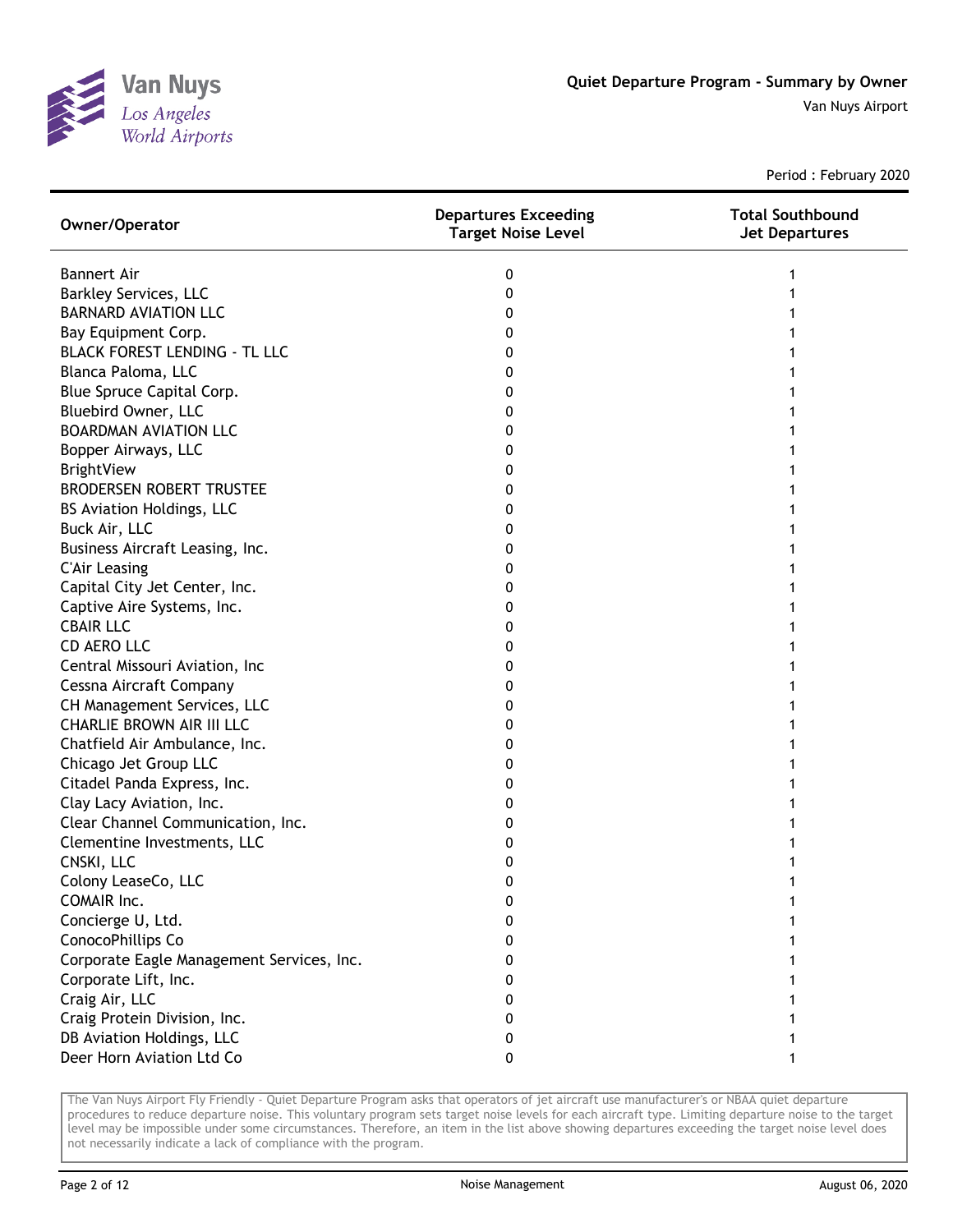

Period : February 2020

| Owner/Operator                          | <b>Departures Exceeding</b><br>Target Noise Level | <b>Total Southbound</b><br><b>Jet Departures</b> |
|-----------------------------------------|---------------------------------------------------|--------------------------------------------------|
| Dumont Aircraft Sales, LLC              | 0                                                 | 1                                                |
| <b>Dumont Jets</b>                      | 0                                                 |                                                  |
| <b>EUROWINGS Luftverkehrs AG</b>        | 0                                                 |                                                  |
| ExcelAire Service, Inc.                 | 0                                                 |                                                  |
| ExecuJet Europe AG                      | 0                                                 |                                                  |
| ExecuJet Middle East Co., LLC           | 0                                                 |                                                  |
| <b>Executive AirShare LLC</b>           | 0                                                 |                                                  |
| <b>Executive Aviation Corporation</b>   | 0                                                 |                                                  |
| Executive Jet Management, Inc.          | 0                                                 |                                                  |
| FAA / US DoT                            | 0                                                 |                                                  |
| Fast Forward Aviation, LLC              | 0                                                 |                                                  |
| <b>FE 5107 LLC</b>                      | 0                                                 |                                                  |
| <b>FE 5186 LLC</b>                      | 0                                                 |                                                  |
| <b>FE X 145 LLC</b>                     | 0                                                 |                                                  |
| FELTON HOLDINGS2 LLC                    | 0                                                 |                                                  |
| Fidelity National Financial, Inc.       | 0                                                 |                                                  |
| FK Air, LLC                             | 0                                                 |                                                  |
| <b>FLEXJET LLC</b>                      | 0                                                 |                                                  |
| Flightworks, Inc.                       | 0                                                 |                                                  |
| Floraero, LLC                           | 0                                                 |                                                  |
| FREON HOLDINGS LLC                      | 0                                                 |                                                  |
| <b>FUGAL AVIATION LLC</b>               | 0                                                 |                                                  |
| <b>G L BRUNO ASSOCIATES INC</b>         | 0                                                 |                                                  |
| <b>GARRIOTT ROBERT</b>                  | 0                                                 |                                                  |
| Gaw Capital Advisors (USA, LLC          | 0                                                 |                                                  |
| <b>GENERAL MILLS SALES INC</b>          | 0                                                 |                                                  |
| <b>GENERATION JETS LLC</b>              | 0                                                 |                                                  |
| Generation Jets, LLC                    | 0                                                 |                                                  |
| <b>GF MANAGEMENT COMPANY LLC</b>        | 0                                                 |                                                  |
| <b>GLOBAL JETS LLC</b>                  | 0                                                 |                                                  |
| GMH CAMPUS PARK ASSOCIATES LLC          | 0                                                 |                                                  |
| Greenlee Lakemont Partners, LLC         | 0                                                 |                                                  |
| <b>GULFSTREAM AEROSPACE CORP</b>        | 0                                                 |                                                  |
| <b>Gulfstream Aerospace Corporation</b> | 0                                                 |                                                  |
| <b>GULFSTREAM GIV-1294 LLC</b>          | 0                                                 |                                                  |
| <b>HAMG</b>                             | 0                                                 |                                                  |
| HARPER CATTLE AVIATION LLC              | 0                                                 |                                                  |
| Helix Electric, Inc.                    | 0                                                 |                                                  |
| Her Honor, Inc.                         | 0                                                 |                                                  |
| Herjavec Group                          | 0                                                 |                                                  |
| HIM Holdings, Inc.                      | 0                                                 |                                                  |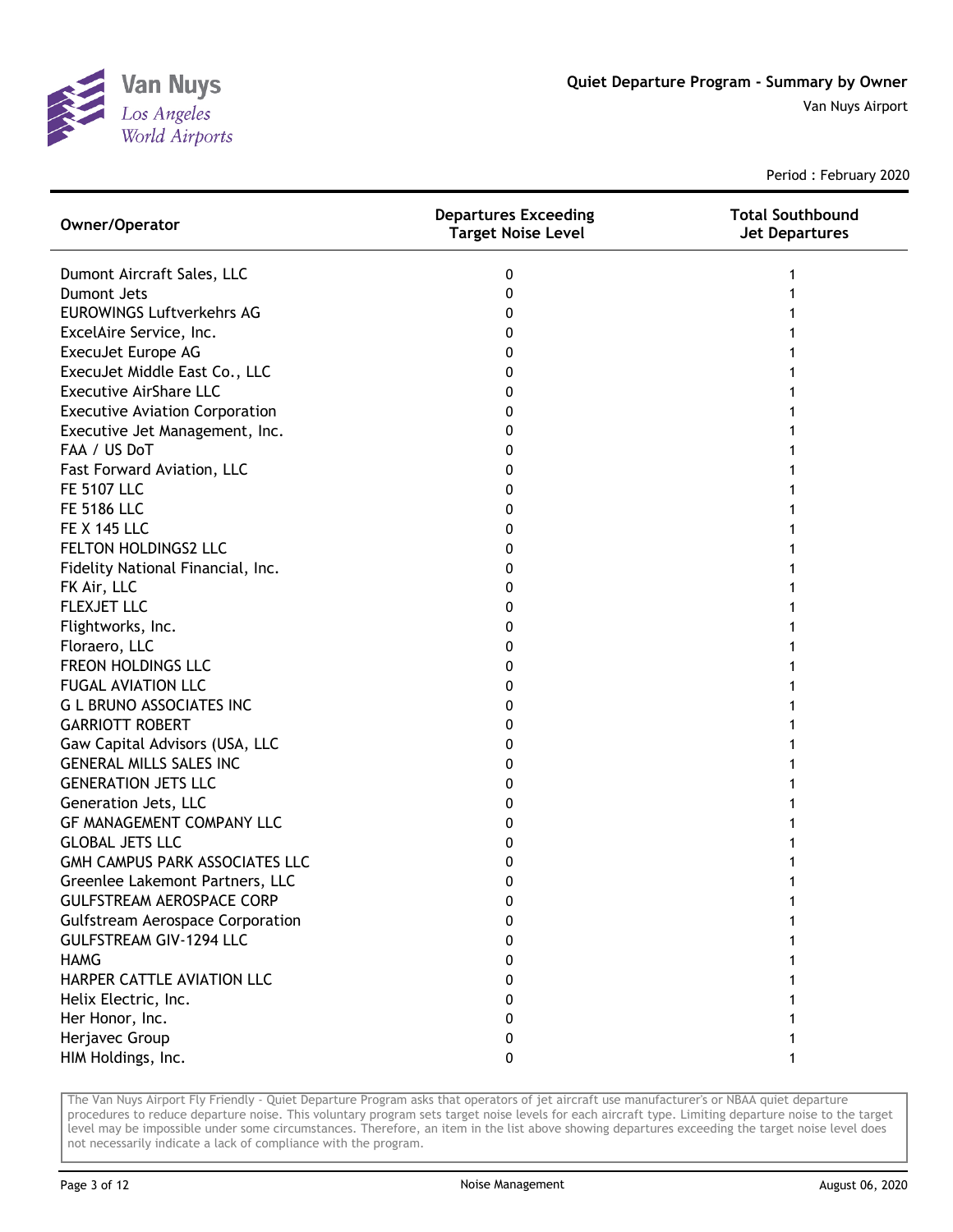

Period : February 2020

| Owner/Operator                   | <b>Departures Exceeding</b><br><b>Target Noise Level</b> | <b>Total Southbound</b><br><b>Jet Departures</b> |
|----------------------------------|----------------------------------------------------------|--------------------------------------------------|
| <b>ICC Aviation Limited</b>      | 0                                                        |                                                  |
| <b>ILUMINAD LLC</b>              | 0                                                        |                                                  |
| <b>INTERBANK</b>                 | 0                                                        |                                                  |
| JACK HENRY & ASSOCIATES INC      | 0                                                        |                                                  |
| Jackson Jet Center               | 0                                                        |                                                  |
| JAE Aviation, LLC                | 0                                                        |                                                  |
| JAF AVIATION LLC                 | 0                                                        |                                                  |
| JDR Management, LLC              | 0                                                        |                                                  |
| Jet Access Aviation, LLC         | 0                                                        |                                                  |
| Jet Aviation Business Jets       | 0                                                        |                                                  |
| Jet Aviva LLC                    | 0                                                        |                                                  |
| Jet Linx Aviation LLC            | 0                                                        |                                                  |
| JET MANAGEMENT EUROPE B.V.       | 0                                                        |                                                  |
| JH Partners, LLC                 | 0                                                        |                                                  |
| <b>JLBML LLC</b>                 | 0                                                        |                                                  |
| JULIETTE LIMA BRAVO LLC          | 0                                                        |                                                  |
| Juniper Aviation, LLC            | 0                                                        |                                                  |
| <b>KA Investors</b>              | 0                                                        |                                                  |
| Kedec Services, LLC              | 0                                                        |                                                  |
| Keystone Aviation, LLC           | 0                                                        |                                                  |
| Kid Ina Korner 2, LLC            | 0                                                        |                                                  |
| <b>KJC GROUP HOLDINGS LLC</b>    | 0                                                        |                                                  |
| Koba, LLC                        | 0                                                        |                                                  |
| Kreos Aviation, Inc.             | 0                                                        |                                                  |
| KTI, Inc.                        | 0                                                        |                                                  |
| L & G Aviation, LLC              | 0                                                        |                                                  |
| Las Vegas Sands Corp             | 0                                                        |                                                  |
| Latitude Air Ambulance           | 0                                                        |                                                  |
| LAUNCHEQUITY PARTNERS LLC        | 0                                                        |                                                  |
| Lennar Corporation               | 0                                                        |                                                  |
| Leonard Green & Partners, L.P.   | 0                                                        |                                                  |
| Leveled Wings, LLC               | 0                                                        |                                                  |
| LFG Services Pty, Ltd.           | 0                                                        |                                                  |
| Liberty Global Inc               | 0                                                        |                                                  |
| LOGISTIC AIR Inc.                | 0                                                        |                                                  |
| Lonely Bird, LLC                 | 0                                                        |                                                  |
| Lord & Taylor Acquisition, Inc.  | 0                                                        |                                                  |
| Luft Aviation Charter, Pty. Ltd. | 0                                                        |                                                  |
| <b>MACS AVIATION LLC</b>         | 0                                                        |                                                  |
| MAG-Falcon 900C SN192, LLC       | 0                                                        |                                                  |
| Med Flight Air Ambulance, Inc.   | 0                                                        |                                                  |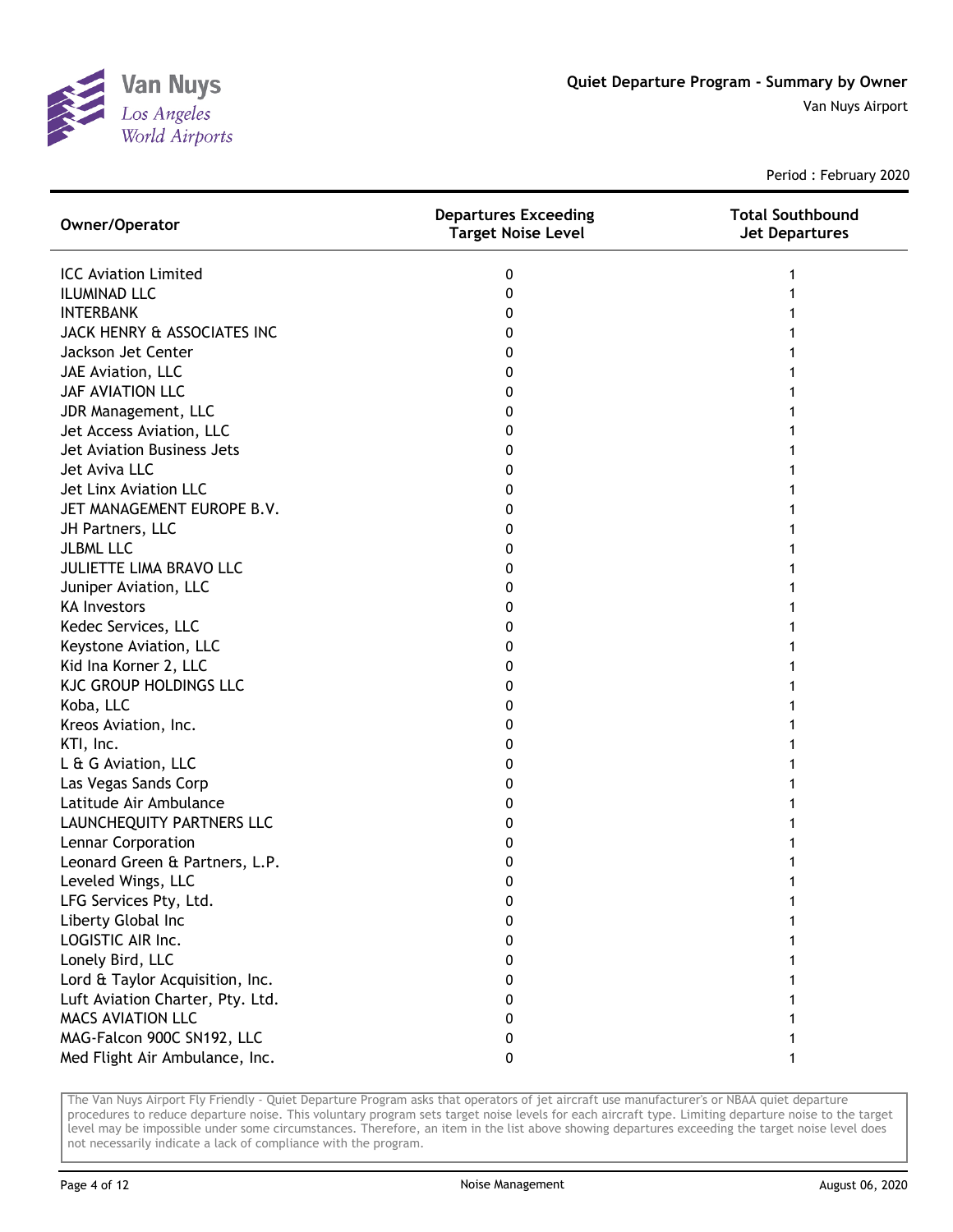

Period : February 2020

| Owner/Operator                                     | <b>Departures Exceeding</b><br>Target Noise Level | <b>Total Southbound</b><br><b>Jet Departures</b> |
|----------------------------------------------------|---------------------------------------------------|--------------------------------------------------|
| Meijer Distribution Inc                            | 0                                                 |                                                  |
| Mercury Aviation Management, LLC                   | 0                                                 |                                                  |
| Metro Aviation Inc (Louisiana)                     | 0                                                 |                                                  |
| Metrojet (Hong Kong)                               | 0                                                 |                                                  |
| METROPLEX FLIGHT SERVICES LLC                      | 0                                                 |                                                  |
| Midland Financial Company                          | 0                                                 |                                                  |
| Mill Creek Systems, LLCLC                          | 0                                                 |                                                  |
| Million Air - Dallas                               | 0                                                 |                                                  |
| Morningstar Partners, Ltd., DBA Auroa Jet Partners | 0                                                 |                                                  |
| MP Aviation, LLC                                   | 0                                                 |                                                  |
| <b>MSAW CORP</b>                                   | 0                                                 |                                                  |
| N2T, Inc.                                          | 0                                                 |                                                  |
| <b>NAMAYA INC</b>                                  | 0                                                 |                                                  |
| <b>NCP FREEDOM LLC</b>                             | 0                                                 |                                                  |
| Nevada 5 Aviation, LLC                             | 0                                                 |                                                  |
| NEW MORNING AIR LLC                                | 0                                                 |                                                  |
| NHW, LLC                                           | 0                                                 |                                                  |
| NicholasAir                                        | 0                                                 |                                                  |
| <b>NIKE INC</b>                                    | 0                                                 |                                                  |
| North Point Aviation, LLC                          | 0                                                 |                                                  |
| Northeastern Aviation Corporation                  | 0                                                 |                                                  |
| NORTHERN HOLDINGS INC                              | 0                                                 |                                                  |
| NORTHERN JET MANAGEMENT INC                        | 0                                                 |                                                  |
| <b>NQV LLC</b>                                     | 0                                                 |                                                  |
| <b>ONEflight International</b>                     | 0                                                 |                                                  |
| Pacific Legacy, LLC                                | 0                                                 |                                                  |
| Paradigm Jet Management, Inc                       | 0                                                 |                                                  |
| Pegasus Elite Aviation, Inc.                       | 0                                                 |                                                  |
| Pilgrim Air, LLC                                   | 0                                                 |                                                  |
| Pilmico Foods Corporation                          | 0                                                 |                                                  |
| <b>Polaris Aviation Solutions</b>                  | 0                                                 |                                                  |
| Powdr Aviation, Inc.                               | 0                                                 |                                                  |
| Precision Instruments, Inc.                        | 0                                                 |                                                  |
| PREVITI BROTHERS CHARTER SERVICES LLC              | 0                                                 |                                                  |
| Prometeo Projectos Ejecutivos, SA de CV            | 0                                                 |                                                  |
| R. Consulting & Sales, Inc.                        | 0                                                 |                                                  |
| Radial Services, LLC                               | 0                                                 |                                                  |
| Rai Jets Inc                                       | 0                                                 |                                                  |
| Raven Aviation II, LLC                             | 0                                                 |                                                  |
| <b>RBG OPERATIONS LLC</b>                          | 0                                                 |                                                  |
| Red Light Management                               | 0                                                 |                                                  |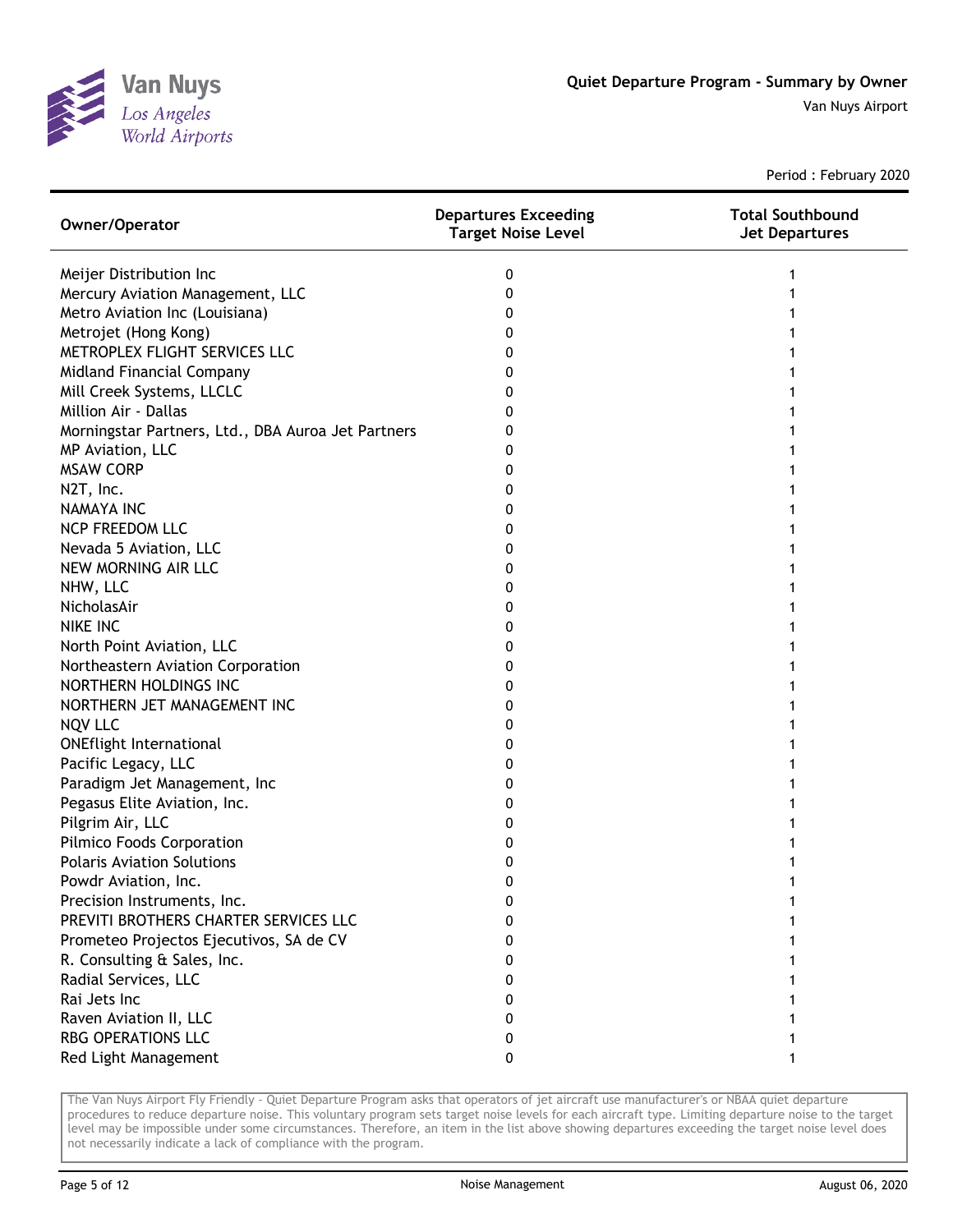

Period : February 2020

| Owner/Operator                        | <b>Departures Exceeding</b><br><b>Target Noise Level</b> | <b>Total Southbound</b><br><b>Jet Departures</b> |
|---------------------------------------|----------------------------------------------------------|--------------------------------------------------|
| Red Wings, SA de CV                   | 0                                                        |                                                  |
| Redline Truck Leasing Inc.            | 0                                                        |                                                  |
| Redstart, LLC                         | 0                                                        |                                                  |
| Regency Air LLC                       | 0                                                        |                                                  |
| Regents of the University of Michigan | 0                                                        |                                                  |
| Rennia Aviation, LLC                  | 0                                                        |                                                  |
| <b>REPUBLIC AIRLINES</b>              | 0                                                        |                                                  |
| RPS Holdings, Inc.                    | 0                                                        |                                                  |
| <b>RYAN AIR LLC</b>                   | 0                                                        |                                                  |
| Sapetro Aviation Limited              | 0                                                        |                                                  |
| SC Aviation Inc                       | 0                                                        |                                                  |
| <b>SCOBEY MICHAEL A TRUSTEE</b>       | 0                                                        |                                                  |
| Select Aero                           | 0                                                        |                                                  |
| Sentient Jet                          | 0                                                        |                                                  |
| Servicios Aereos Across, SA de CV     | 0                                                        |                                                  |
| SEVASTOPOL-AVIA Ltd                   | 0                                                        |                                                  |
| SHARMA MANAGEMENT LLC                 | 0                                                        |                                                  |
| Sierra West Airlines                  | 0                                                        |                                                  |
| Sierra West Airlines, Inc.            | 0                                                        |                                                  |
| Silk Way Business Aviation            | 0                                                        |                                                  |
| SIMON WILLIAM SCOTT                   | 0                                                        |                                                  |
| SIZEWISE RENTALS LLC                  | 0                                                        |                                                  |
| Sloan Capital Companies, LLC          | 0                                                        |                                                  |
| SOCAL ROCKET LLC                      | 0                                                        |                                                  |
| Solaris Redevelopment Corporation     | 0                                                        |                                                  |
| Southwest Aircraft Charter, LLC       | 0                                                        |                                                  |
| <b>Starbase Aviation</b>              | 0                                                        |                                                  |
| STRIB Holdings, LLC                   | 0                                                        |                                                  |
| Suisse Tech Financial Services, Inc.  | 0                                                        |                                                  |
| Swift Aircraft Management, LLC        | 0                                                        |                                                  |
| T-18 Holdings, LLC                    | 0                                                        |                                                  |
| TAG Aviation (UK) Ltd                 | 0                                                        |                                                  |
| TALFIN LEASING II LLC                 | 0                                                        |                                                  |
| Tango Whiskey Aviation, LLC           | 0                                                        |                                                  |
| <b>TARGET CORP</b>                    | 0                                                        |                                                  |
| Taughannock Aviation Corporation      | 0                                                        |                                                  |
| Ten Point Tours, Inc.                 | 0                                                        |                                                  |
| TFK Aviation, Inc.                    | 0                                                        |                                                  |
| <b>TFT Aviation</b>                   | 0                                                        |                                                  |
| The Coffman Companies, Inc            | 0                                                        |                                                  |
| The Globe Resources Group, LLC        | 0                                                        |                                                  |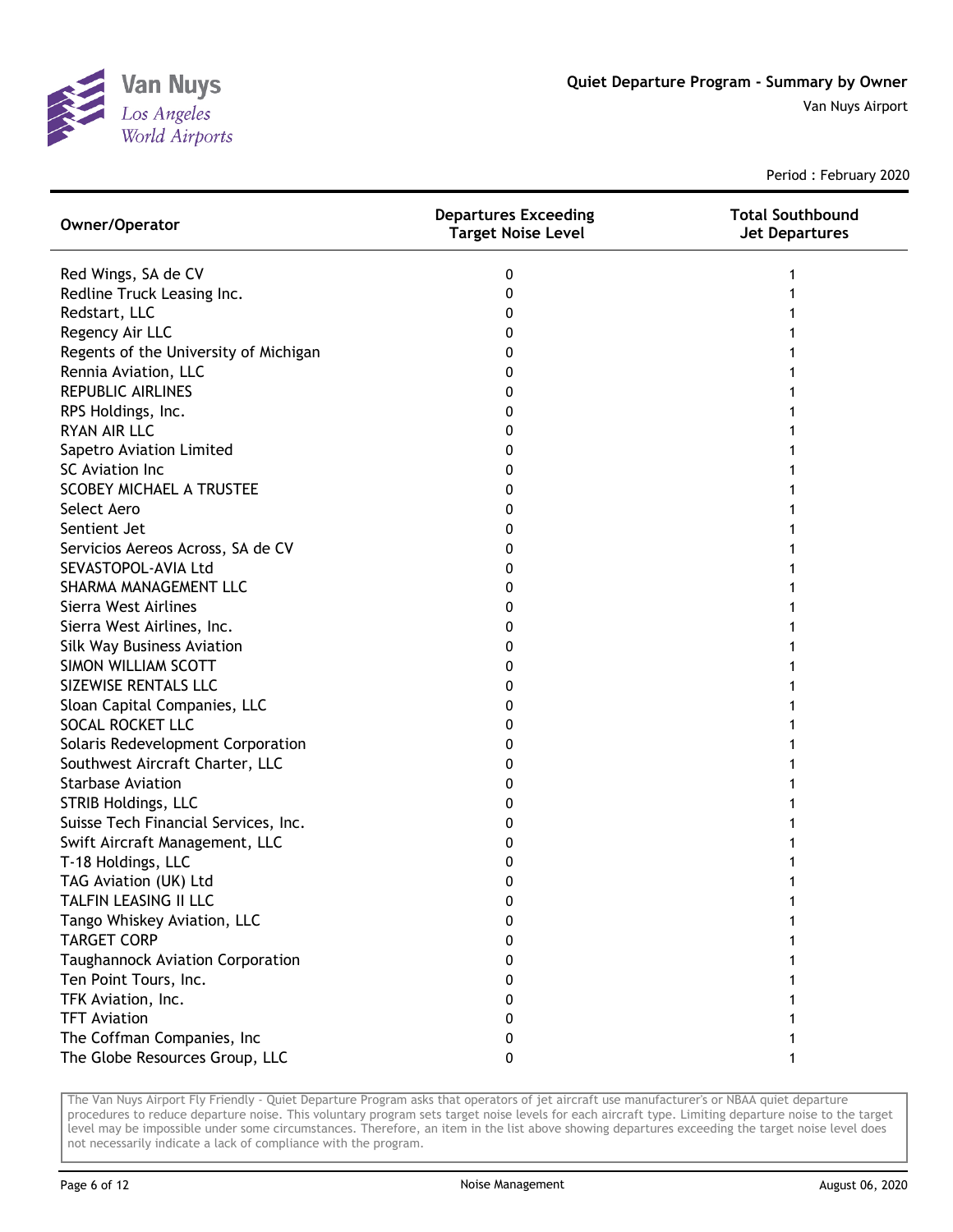

Period : February 2020

| Owner/Operator                              | <b>Departures Exceeding</b><br><b>Target Noise Level</b> | <b>Total Southbound</b><br><b>Jet Departures</b> |
|---------------------------------------------|----------------------------------------------------------|--------------------------------------------------|
| The Steve & Leigh Ann Anderson Family Trust | 0                                                        |                                                  |
| These Pretzels Are Making Me Thristy, LLC   | 0                                                        |                                                  |
| THOMAS WEISEL INVESTMENT MANAGEMENT INC     | 0                                                        |                                                  |
| Thorney Alpha Pty. Ltd.                     | 0                                                        |                                                  |
| Tierra Dulce, LLC                           | 0                                                        |                                                  |
| <b>TMC Jets</b>                             | 0                                                        |                                                  |
| Transpais Aereo SA de CV                    | 0                                                        |                                                  |
| TRAVELCONFIRMAEROLEASE INC                  | 0                                                        |                                                  |
| U S BANK NATIONAL ASSOCIATION               | 0                                                        |                                                  |
| U.S. Bank Equipment Finance                 | 0                                                        |                                                  |
| UBTS, LLC                                   | 0                                                        |                                                  |
| <b>Uncaged LLC</b>                          | 0                                                        |                                                  |
| United Medical Devices, LLC                 | 0                                                        |                                                  |
| UT Air, LLC                                 | 0                                                        |                                                  |
| Van Duzer Aviation, LLC                     | 0                                                        |                                                  |
| VCSGV, LLC                                  | 0                                                        |                                                  |
| Waterpark Holdings Limited                  | 0                                                        |                                                  |
| <b>Westair Corporation</b>                  | 0                                                        |                                                  |
| Western Airways, Inc.                       | 0                                                        |                                                  |
| Weyland Diamond Ranch, LLC                  | 0                                                        |                                                  |
| Windsor Jet Management                      | 0                                                        |                                                  |
| World Class Jet                             | 0                                                        |                                                  |
| 5664 Chalon, LLC                            | 0                                                        | 2                                                |
| 650 Leasing, LLC                            | 0                                                        | 2                                                |
| AC Aviation Services, LLC                   | 0                                                        | 2                                                |
| Advanced Air, LLC                           | 0                                                        | 2                                                |
| Aircraft Management Solutions, LLC          | 0                                                        | 2                                                |
| <b>Allegiance Aviation Services</b>         | 0                                                        | 2                                                |
| Arnell Enterprises, Inc.                    | 0                                                        | 2                                                |
| <b>BANK OF UTAH TRUSTEE</b>                 | 0                                                        | 2                                                |
| <b>BOD Aviation, LLC</b>                    | 0                                                        | 2                                                |
| BOMBARDIER BUSINESS JET SOLUTIONS Inc.      | 0                                                        | 2                                                |
| <b>C2 AVIATION LLC</b>                      | 0                                                        | 2                                                |
| CAE OXFORD AVIATION ACADEMY PHOENIX INC     | 0                                                        | 2                                                |
| Chartright Air                              | 0                                                        | 2                                                |
| Cohen Aviation Leasing, LLC                 | 0                                                        | 2                                                |
| Copper Rose, LLC                            | 0                                                        | 2                                                |
| CTP Aviation, LLC                           | 0                                                        | 2                                                |
| Culbertson Aviation, LLC                    | 0                                                        | $\mathbf{2}$                                     |
| Dallas Jet International                    | 0                                                        | 2                                                |
| DB Aviation Holdings II, LLC                | 0                                                        | $\mathbf{2}$                                     |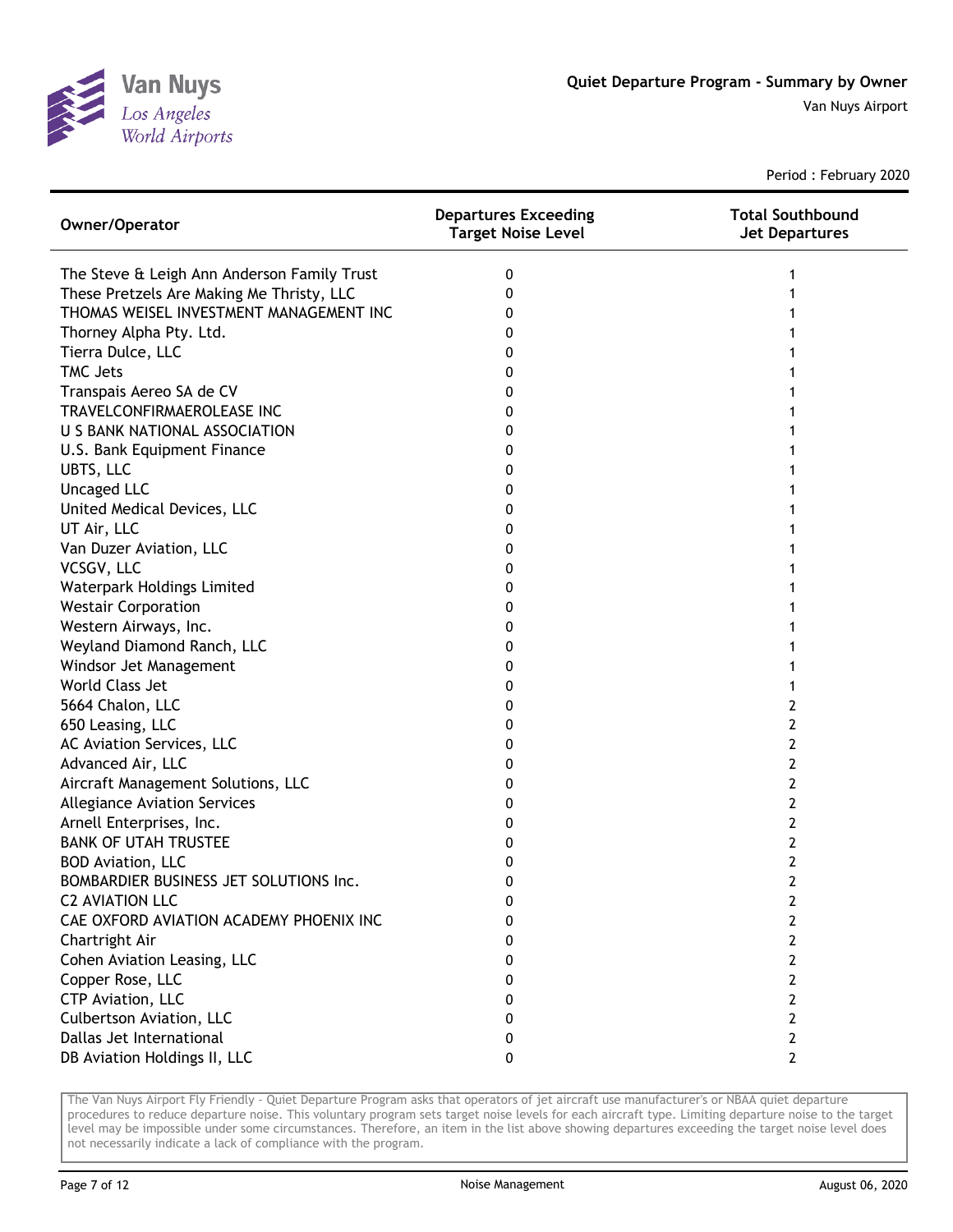

Period : February 2020

| Owner/Operator                              | <b>Departures Exceeding</b><br><b>Target Noise Level</b> | <b>Total Southbound</b><br><b>Jet Departures</b> |
|---------------------------------------------|----------------------------------------------------------|--------------------------------------------------|
| DD251, LLC                                  | 0                                                        | 2                                                |
| DeBartolo Property Group Flight Department  | 0                                                        | $\overline{2}$                                   |
| Delta Private Jets                          | 0                                                        | 2                                                |
| Delux Public Charter, LLC                   | 0                                                        | 2                                                |
| DSC Leasing, LLC                            | 0                                                        | 2                                                |
| <b>Elliott Aviation Flight Services Inc</b> | 0                                                        | 2                                                |
| Erin Air, Inc.                              | 0                                                        | 2                                                |
| Execuflight, Inc.                           | 0                                                        | 2                                                |
| <b>FE 5608 LLC</b>                          | 0                                                        | 2                                                |
| FK Equipment, LLC                           | 0                                                        | 2                                                |
| FL Aviation Corp.                           | 0                                                        | 2                                                |
| Genmark Ventures, LLC                       | 0                                                        | 2                                                |
| Genter Airways, LLC                         | 0                                                        | 2                                                |
| <b>GO SEE LLC</b>                           | 0                                                        | 2                                                |
| Goodwill Air LLC                            | 0                                                        | 2                                                |
| Green Chair Productions, Inc.               | 0                                                        | 2                                                |
| Grok Air, LLC                               | 0                                                        | $\overline{2}$                                   |
| Gulfstream Aerospace Corp                   | 0                                                        | 2                                                |
| HGA, LLC                                    | 0                                                        | $\overline{2}$                                   |
| Hollister Aviation, LLC                     | 0                                                        | $\overline{2}$                                   |
| Hop-A-Jet Worldwide Jet Charter             | 0                                                        | $\overline{2}$                                   |
| IAC/InterActive Corporation                 | 0                                                        | $\overline{2}$                                   |
| International Jet Aviation Services, Inc.   | 0                                                        | 2                                                |
| Irongate Air, LLC                           | 0                                                        | 2                                                |
| <b>JAYA AIR LLC</b>                         | 0                                                        | 2                                                |
| Jetscape Services, LLC                      | 0                                                        | 2                                                |
| Journey Aviation, LLC                       | 0                                                        | 2                                                |
| K5-Aviation GmbH                            | 0                                                        | 2                                                |
| Keystone Aviation LLC (Utah)                | 0                                                        | 2                                                |
| KMR Aviation, Inc.                          | 0                                                        | 2                                                |
| <b>Landmark Aviation</b>                    | 0                                                        | 2                                                |
| Latitude 33 Consulting LLC                  | 0                                                        | 2                                                |
| LCB Air, LLC                                | 0                                                        | 2                                                |
| MAC Aircraft Sales, LLC                     | 0                                                        | 2                                                |
| Macair, Inc.                                | 0                                                        | $\mathbf{2}$                                     |
| Marmalade Skies, LLC                        | 0                                                        | $\mathbf{2}$                                     |
| Maroon Creek Holdings, LLC                  | 0                                                        | 2                                                |
| MBF LEASING OF FLORIDA LLC                  | 0                                                        | $\overline{2}$                                   |
| McLeod Properties Fontana, LLC              | 0                                                        | $\overline{2}$                                   |
| Meisner Aircraft Inc                        | 0                                                        | $\overline{2}$                                   |
| Michigan Appearances, LLC                   | 0                                                        | $\overline{2}$                                   |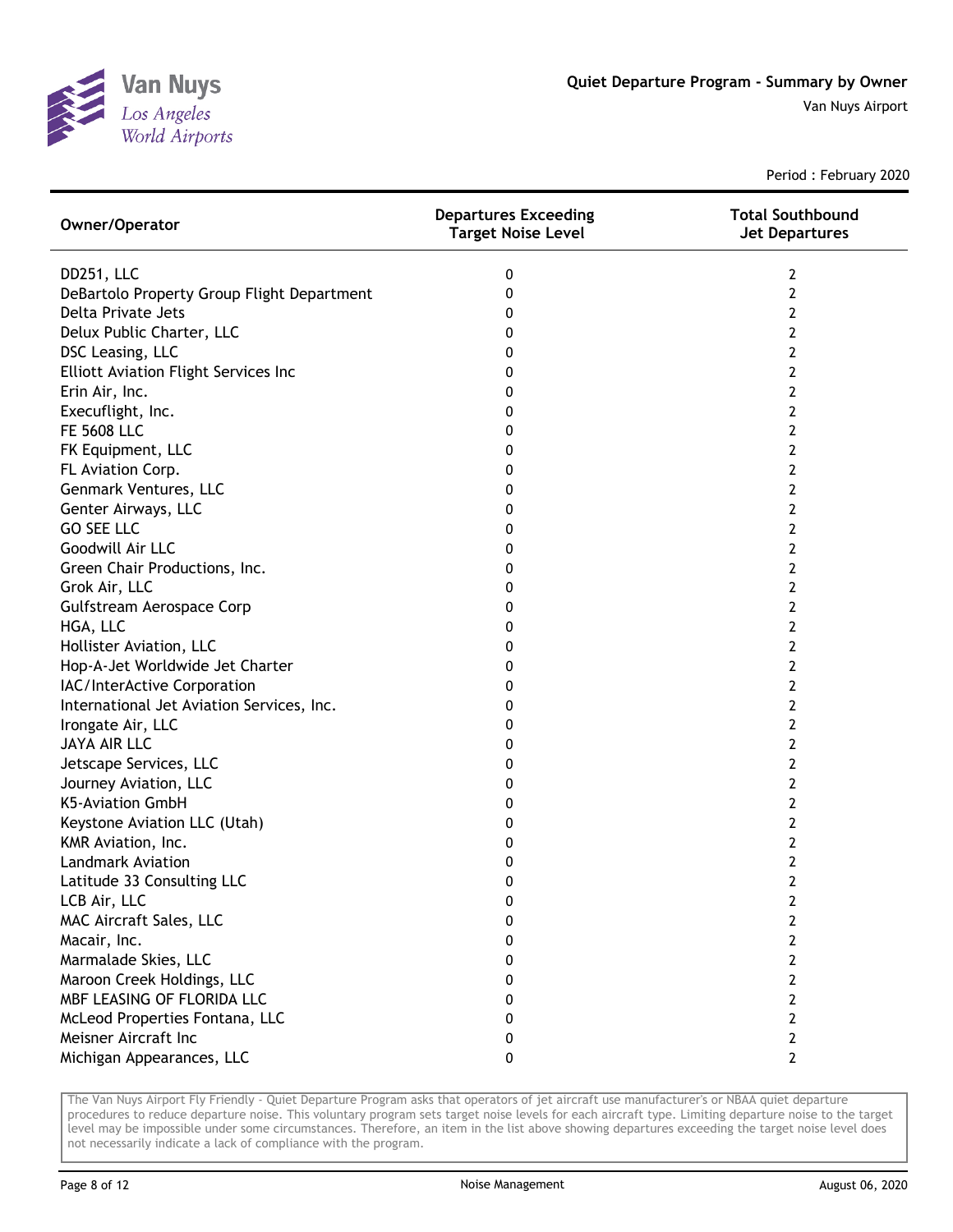

Period : February 2020

| Owner/Operator                              | <b>Departures Exceeding</b><br><b>Target Noise Level</b> | <b>Total Southbound</b><br><b>Jet Departures</b> |
|---------------------------------------------|----------------------------------------------------------|--------------------------------------------------|
| Midland Financial Company Flight Department | 0                                                        | 2                                                |
| Mike Post Productions, Inc.                 | 0                                                        | $\overline{2}$                                   |
| MMB Aircraft Leasing, LLC                   | 0                                                        | 2                                                |
| Morningstar Partners, Ltd.                  | 0                                                        | 2                                                |
| <b>NV510 LLC</b>                            | 0                                                        | 2                                                |
| PC24 LLC                                    | 0                                                        | 2                                                |
| Penske Jet, Inc.                            | 0                                                        | 2                                                |
| Philadelphia Jet Service                    | 0                                                        | 2                                                |
| Pilgrim Air 2, LLC                          | 0                                                        | 2                                                |
| <b>PM Aviation Trust</b>                    | 0                                                        | 2                                                |
| Polar Bear Express, LLC                     | 0                                                        | 2                                                |
| Rainbow Aviation, Ltd.                      | 0                                                        | 2                                                |
| RJL Aviation, LLC                           | 0                                                        | 2                                                |
| Royal Air Freight                           | 0                                                        | 2                                                |
| <b>SCF Aviation Capital, LLC</b>            | 0                                                        | 2                                                |
| SEJ Air, LLC                                | 0                                                        | 2                                                |
| <b>Skybird Aviation</b>                     | 0                                                        | $\overline{2}$                                   |
| Sprockets Excel, LLC                        | 0                                                        | $\overline{2}$                                   |
| STK Air, LLC                                | 0                                                        | $\overline{2}$                                   |
| Summit Aviation, Inc                        | 0                                                        | $\overline{2}$                                   |
| Sunset Aviation, LLC                        | 0                                                        | $\overline{2}$                                   |
| Tango Air, Inc.                             | 0                                                        | $\overline{2}$                                   |
| The Heavener Company Holdings, LLC          | 0                                                        | 2                                                |
| The Sloan Family Trust                      | 0                                                        | 2                                                |
| TP Aviation, LLC                            | 0                                                        | 2                                                |
| Vela Flight, LLC                            | 0                                                        | 2                                                |
| <b>WARNER COMMUNICATIONS LLC</b>            | 0                                                        | 2                                                |
| <b>Washington Corporations</b>              | 0                                                        | 2                                                |
| <b>WHCC AVIATION LLC</b>                    | 0                                                        | 2                                                |
| 80701 Holding Trust                         | 0                                                        | 3                                                |
| Acabel, LLC                                 | 0                                                        | 3                                                |
| Air Lease Corporation                       | 0                                                        | 3                                                |
| Air X Charter, Ltd.                         | 0                                                        | 3                                                |
| Aviation Advisor, Inc.                      | 0                                                        | 3                                                |
| <b>Business Jet Access</b>                  | 0                                                        | 3                                                |
| Canyon Partners, LLC                        | 0                                                        | 3                                                |
| <b>Central Management Services</b>          | 0                                                        | 3                                                |
| Century Jets                                | 0                                                        | 3                                                |
| <b>Chinese Estates Group</b>                | 0                                                        | 3                                                |
| <b>CKE Associates, LLC</b>                  | 0                                                        | 3                                                |
| Corporate Air, LLC                          | 0                                                        | 3                                                |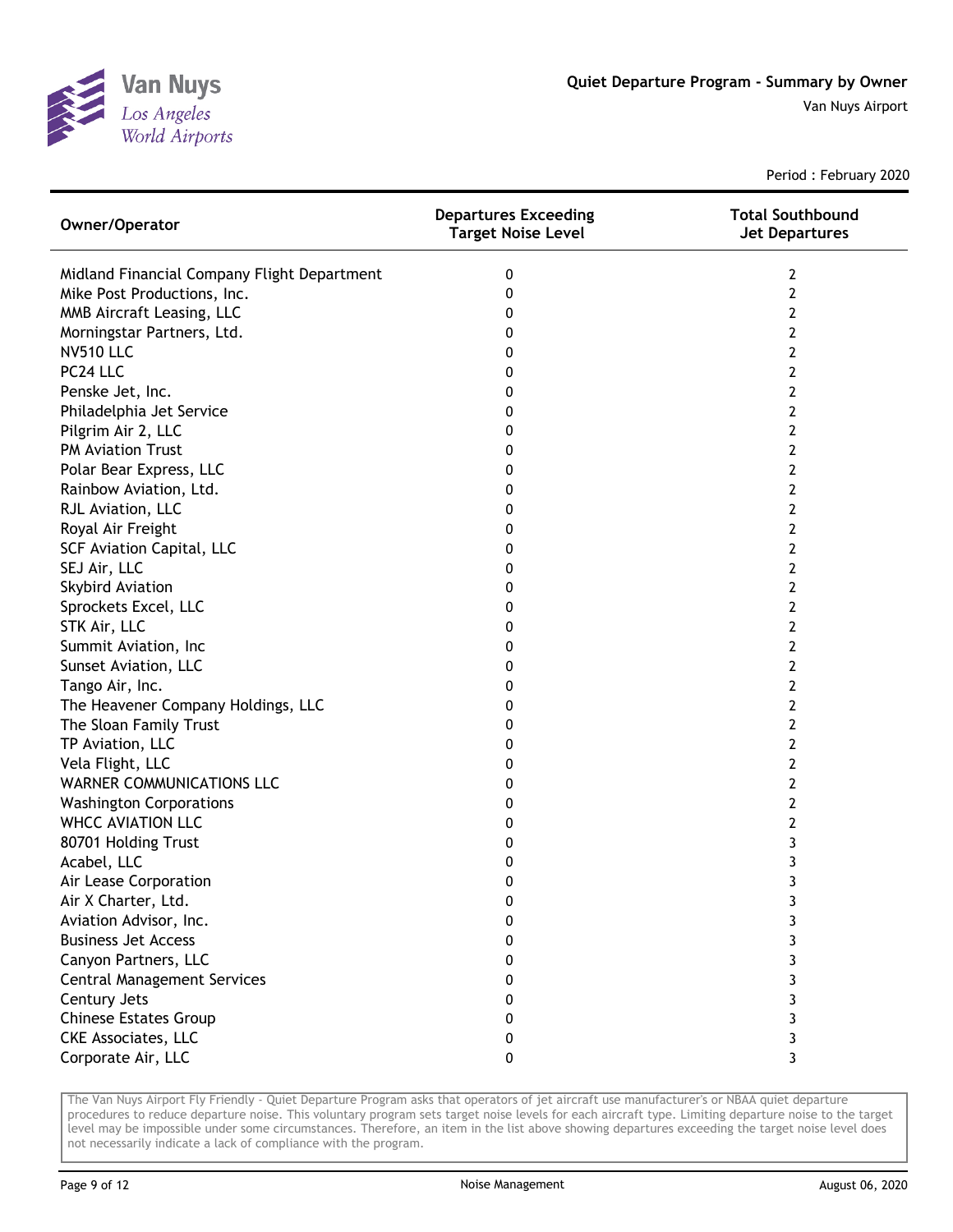

Period : February 2020

| Owner/Operator                              | <b>Departures Exceeding</b><br><b>Target Noise Level</b> | <b>Total Southbound</b><br><b>Jet Departures</b> |
|---------------------------------------------|----------------------------------------------------------|--------------------------------------------------|
| David Mercier                               | 0                                                        | 3                                                |
| Exclusive Jets, LLC                         | 0                                                        | 3                                                |
| Friedkin Aviation, Inc.                     | 0                                                        | 3                                                |
| GTC Aviation, LLC                           | 0                                                        | 3                                                |
| Haymon Sports, LLC                          | 0                                                        | 3                                                |
| JetReady                                    | 0                                                        | 3                                                |
| <b>KACALP Flight Operations</b>             | 0                                                        | 3                                                |
| Kahoots, Inc.                               | 0                                                        | 3                                                |
| Las Vegas Jet, LLC                          | 0                                                        | 3                                                |
| M.D.C. Holdings, Inc.                       | 0                                                        | 3                                                |
| MARINELLI PAUL T TRUSTEE                    | 0                                                        | 3                                                |
| Maverick Air II, LLC                        | 0                                                        | 3                                                |
| N740CJ, LLC                                 | 0                                                        | 3                                                |
| <b>Oakmont Corporation</b>                  | 0                                                        | 3                                                |
| Plane 4070, LLC                             | 0                                                        | 3                                                |
| Platinum Equity, LLC                        | 0                                                        | 3                                                |
| Premier Air, Inc.                           | 0                                                        | 3                                                |
| Priester Aviation, LLC                      | 0                                                        | 3                                                |
| <b>ROARK KEN W</b>                          | 0                                                        | 3                                                |
| Sierra Charter Title, LLC                   | 0                                                        | 3                                                |
| Sky One Holdings, LLC                       | 0                                                        | 3                                                |
| South Aviation Inc                          | 0                                                        | 3                                                |
| Superior Air Charter, LLC                   | 0                                                        | 3                                                |
| <b>Swayer Aviation</b>                      | 0                                                        | 3                                                |
| Western Air Charter Inc.                    | 0                                                        | 3                                                |
| Air Kaitar, LLC                             | 0                                                        | 4                                                |
| ATI Jet, Inc.                               | 0                                                        | 4                                                |
| <b>AVJET Corporation</b>                    | 0                                                        | 4                                                |
| Caesars Entertainment Operating Co., Inc    | 0                                                        | 4                                                |
| Cove Aviation Partners, LLC                 | 0                                                        | 4                                                |
| Custom Jet Charters, LLC                    | 0                                                        | 4                                                |
| <b>Gama Aviation</b>                        | 0                                                        | 4                                                |
| Gama Aviation Signature Aircraft Management | 0                                                        | 4                                                |
| JetSelect Aviation, LLC                     | 0                                                        |                                                  |
| Justice Air, Inc.                           | 0                                                        | 4                                                |
| LNW Consulting, LLC                         | 0                                                        | 4                                                |
| Lyon Aviation                               | 0                                                        | 4                                                |
| Mira Vista Aviation                         | 0                                                        |                                                  |
| NameDropper Aviation, LLC                   | 0                                                        |                                                  |
| Pinnacle Aviation, Inc.                     | 0                                                        | 4                                                |
| Planet Nine Private Air, LLC                | 0                                                        | 4                                                |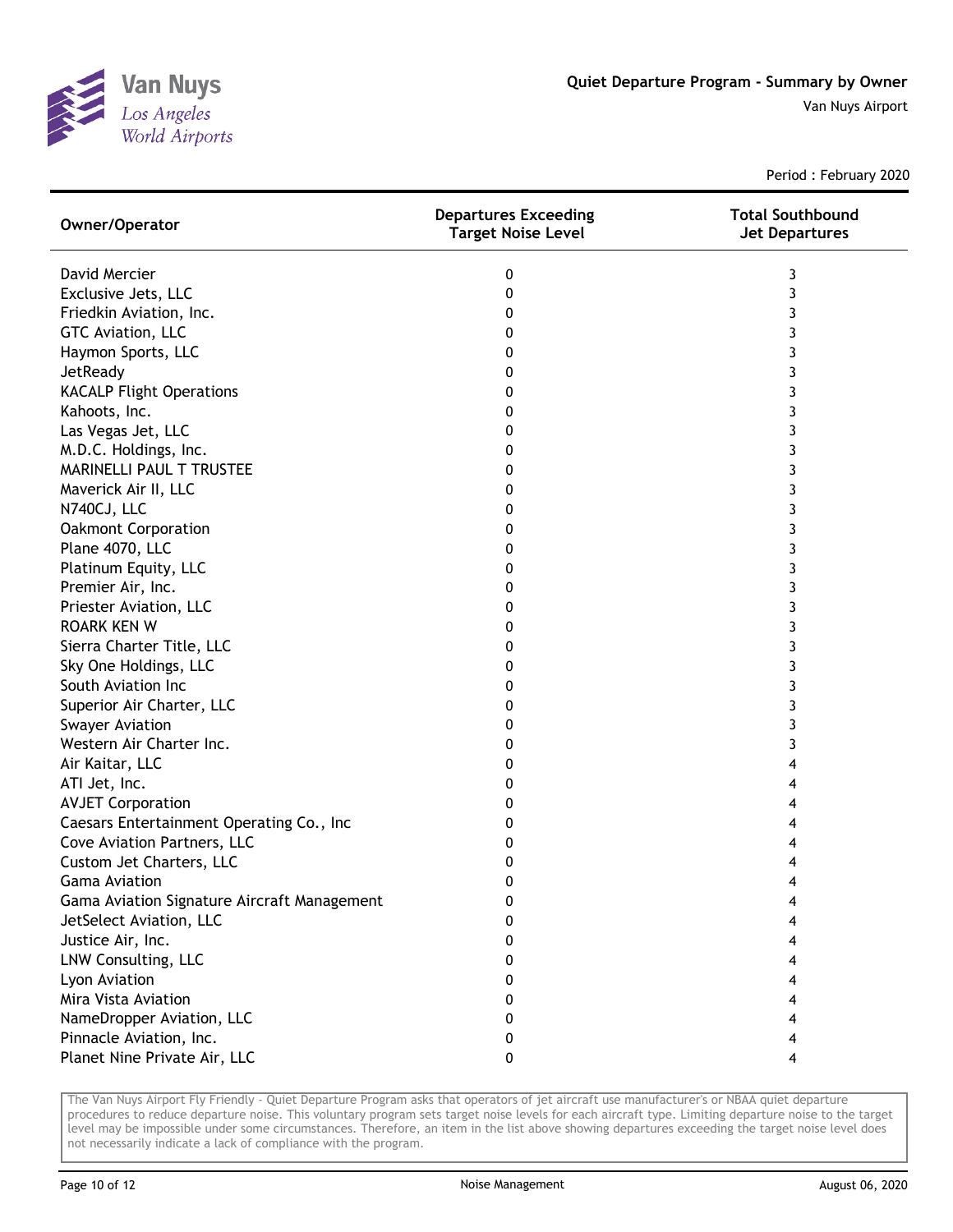

Period : February 2020

| Owner/Operator                        | <b>Departures Exceeding</b><br><b>Target Noise Level</b> | <b>Total Southbound</b><br><b>Jet Departures</b> |
|---------------------------------------|----------------------------------------------------------|--------------------------------------------------|
| Scott, D. Gregory                     | 0                                                        | 4                                                |
| SFA Freedom, LLC                      | 0                                                        | 4                                                |
| Williams Communities, LLC             | 0                                                        | 4                                                |
| Gama Aviation, LLC                    | 0                                                        | 5                                                |
| Global Aviation, Inc.                 | 0                                                        | 5                                                |
| Jet Aviation Flight Services, Inc.    | 0                                                        | 5                                                |
| Leonard Green & Partners, LLC         | 0                                                        | 5                                                |
| <b>MGM Resorts International</b>      | 0                                                        | 5                                                |
| NantWorks, LLC                        | 0                                                        | 5                                                |
| Paragon Airways                       | 0                                                        | 5                                                |
| Textron Aviation, Inc                 | 0                                                        | 5                                                |
| <b>Tutor-Saliba Corporation</b>       | 0                                                        | 5                                                |
| VistaJet Limited                      | 0                                                        | 5                                                |
| <b>Ambrose Corporation</b>            | 0                                                        | 6                                                |
| Desert Jet, LLC                       | 0                                                        | 6                                                |
| E & J Logistics, LLC                  | 0                                                        | 6                                                |
| Jet Linx Aviation, LLC                | 0                                                        | 6                                                |
| <b>MC Group</b>                       | 0                                                        | 6                                                |
| Pacific Coast Jet, LLC                | 0                                                        | 6                                                |
| Presidential Aviation, Inc.           | 0                                                        | 6                                                |
| Sands Aviation, LLC                   | 0                                                        | 6                                                |
| AbbVie US, LLC                        | 0                                                        | 7                                                |
| SMTV Ontario, LLC                     | 0                                                        | 7                                                |
| Space Exploration Technologies, Corp. | 0                                                        | 7                                                |
| Trijet Aviation Management, LLC       | 0                                                        | 7                                                |
| <b>Wonderful Citrus Aviation</b>      | 0                                                        | 7                                                |
| <b>Flight Options</b>                 | 0                                                        | 8                                                |
| Prime Jet, LLC                        | 0                                                        | 8                                                |
| Trans-Pacific Air Charter, LLC        | 0                                                        | 8                                                |
| TVPX AIRCRAFT SOLUTIONS INC TRUSTEE   | 0                                                        | 8                                                |
| Golden State Jet, LLC                 | 0                                                        | 9                                                |
| Regency Air, LLC                      | 0                                                        | 9                                                |
| Sawyer Aviation, LLC                  | 0                                                        | 9                                                |
| <b>Thrive Aviation</b>                | 0                                                        | 9                                                |
| Millbrook Air                         | 0                                                        | 10                                               |
| <b>STA Jets</b>                       | 0                                                        | 10                                               |
| Starjet, Inc.                         | 0                                                        | 10                                               |
| Mountain Aviation, Inc.               | 0                                                        | 11                                               |
| JetSuite                              | 0                                                        | 14                                               |
| Solairus Aviation                     | 0                                                        | 18                                               |
| Latitude 33 Aviation, LLC             | 0                                                        | 20                                               |